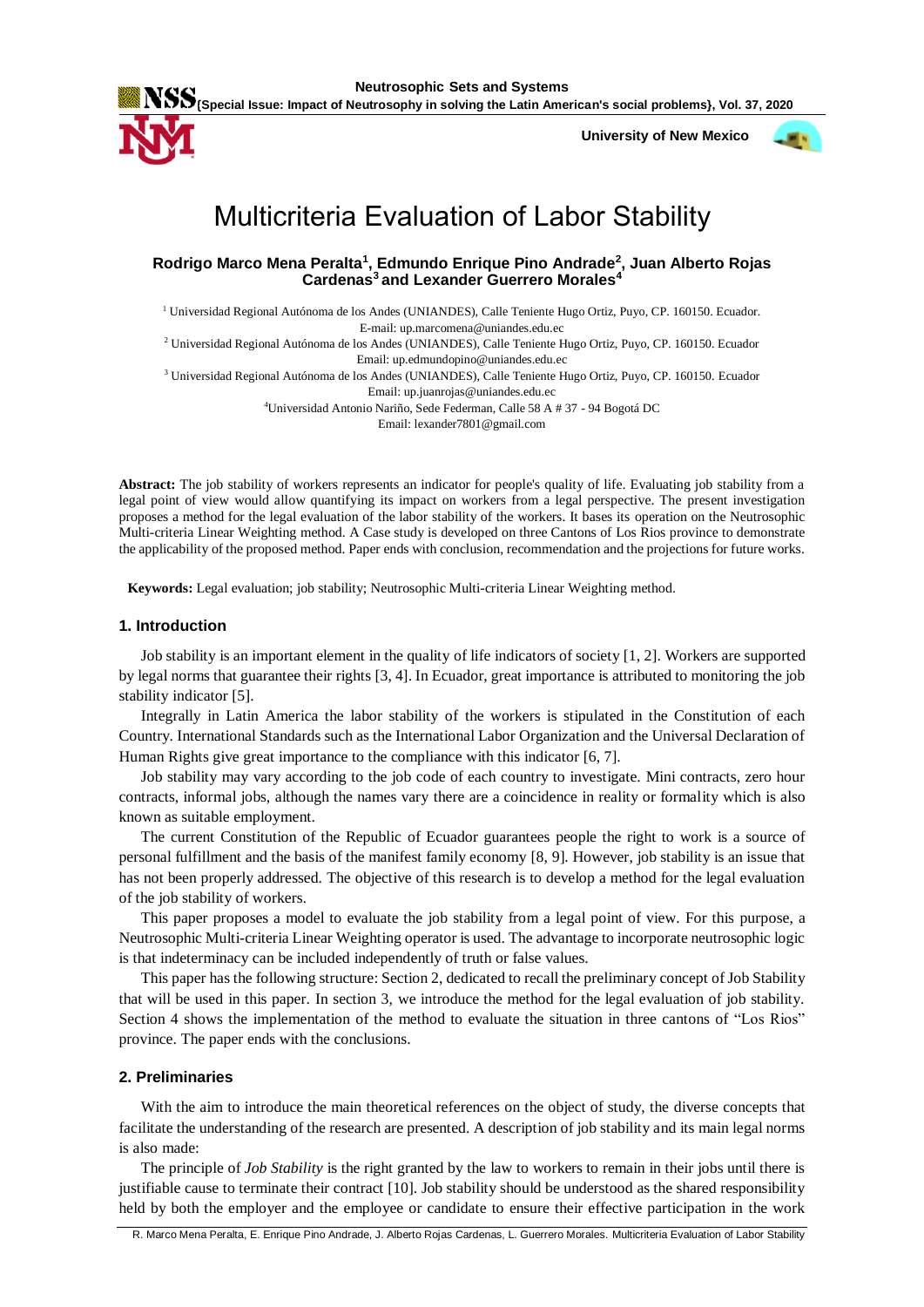environment while both parties guarantee the addition of value to the processes, products or services that they generate or offer. That is why when achieving this level of satisfaction, the individual can have a better life condition because he/she would be able to meet many requirements and then he/she would go on to scale others that allow him/her to continue growing until he/she exceeds himself/herself. Stability consists of the right of a worker to keep his/her job indefinitely, without incurring in any fault [\[11\]](#page-5-10).

#### **3. Structure of the method for the legal evaluation of job stability**

The present investigation is modeled through a decision-making process where the objects or decisions are considered as a multicriteria decision-making problem [\[12,](#page-5-11) [13\]](#page-5-12). Multicriteria evaluation constitutes an optimization with several simultaneous objective functions and a decision-making agent. Equation 1 formalizes the posed problem.

Where:

$$
\text{Max } F(x), x \in X \tag{1}
$$

x: is a vector  $[x_1, \dots, x_n]$  of the decision variables.

X: it is the so-called feasible region. It represents the possible value domain that the variable can take.

F(x): is a vector  $[F_1(x), \dots, F_n(x)]$  of the objective functions that collect the criteria.

Specifically, discrete multicriteria problems basically consist of two types of data that constitute the starting point for different discrete multicriteria decision-making problems (DMCDM). Figure 1 shows a representation of a multi-criteria method.

|              |                                                          | Criteria                         |                                                                                                    |                  |                                                    |                                    |
|--------------|----------------------------------------------------------|----------------------------------|----------------------------------------------------------------------------------------------------|------------------|----------------------------------------------------|------------------------------------|
|              |                                                          | C <sub>1</sub><br>W <sub>1</sub> | $\cdots$<br>$\cdots$                                                                               | $C_j$<br>$W_{j}$ | $\mathbf{r}$<br>$\mathbf{r}$                       | C <sub>n</sub><br>Wn               |
| Alternatives | A <sub>1</sub><br>$\vdots$<br>$A_j$<br>$\vdots$<br>$A_m$ |                                  | Decision matrix<br>$V11$ , , $V1i$ , ,<br>$\vdots$ , , ,<br>$Vj1$ , $\cdots$<br>$:$ , ,<br>$Vm1$ , |                  | $1 \cdots 1$<br>$Vji$ , ,<br>$\prime$<br>$Vmi$ , , | V1n<br>$\vdots$<br>Vjn<br>÷<br>Vmn |

Figure 1. Representation of multi-criteria method.

Figure 1 shows a representation of a multi-criteria decision-making problem where:  $r_{ii}$ : represents the evaluation of the alternative i regarding the criterion j. wi : represents the weight of the criterion.

The inference process of the proposed method is based on a multicriteria approach. A weight for the alternative under analysis will be determined. Representing an ordering and aggregation methods [\[14-16\]](#page-5-13).

The inference can be described mathematically from the linear weighting method. The method consist of calculating an overall score  $r_i$  for each alternative  $A_i$  as expressed in Equation 2, [\[17,](#page-5-14) [18\]](#page-5-15).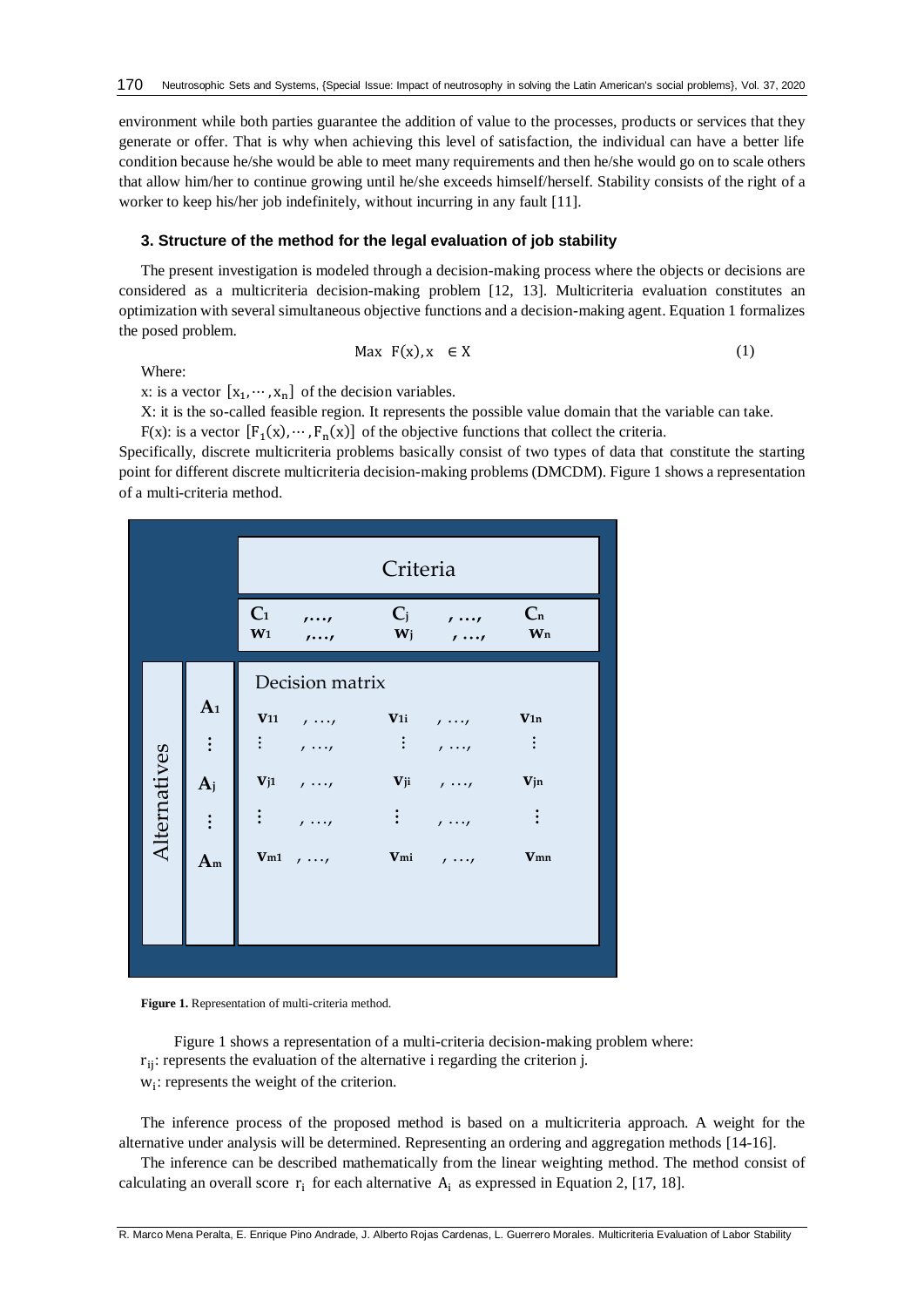$$
R_i = \sum_{j} W_j r_{ij} \tag{2}
$$

With the use of the linear weighting, a compensatory process is carried out. The process previously applies the standardization of its criteria. The evaluation problem in question represents a case where [\[19-21\]](#page-6-0):

Given a set of *m* alternatives and *n* criteria.

For each j-th criterion the decision maker estimates for each i-th alternative.

Assessment a<sub>ij</sub> is obtained from the decision matrix that has a cardinal ratio weight. Weight  $W_j$ (j = 1, …, n) is assigned also to the cardinal ratio type for each of the criteria  $C_j$ .

In the context of multicriteria methods, neutrosophic numbers are introduced in order to represent indeterminacy [\[22\]](#page-6-1)[\[23\]](#page-6-2). It constitutes the basis of mathematical theories that generalize classical and fuzzy theories such as neutrosophic sets and neutrosophic logic. [\[24\]](#page-6-3). A neutrosophic number (N) is represented as follows [\[25\]](#page-6-4) [\[26\]](#page-6-5):

 $N = \{ (T, I, F) : T, I, F \subseteq [0, 1] \}$ , a neutrosophic valuation is a mapping of a group of formulas into N, that is, for each sentence p we have:

$$
v \quad (p) \quad = \quad (T, I, F) \tag{3}
$$

Where: T is the dimension of the space that represents truthfulness, I represents indeterminacy, and F represents falseness, as it is expressed in the Equation 4.

$$
R_{i(T,I,F)} = \sum_{j} W_{j(T,I,F)} r_{ij(T,I,F)}
$$
\n(4)

A Neutrosophic Linear Weighting method can be mathematically defined as a 3-tuple (R,W, r) Where:

 $R_{i(T,I,F)}$ : represents the aggregated function that refers to a dimension of space true, indeterminate, and false  $(T, I, F)$ .

 $W_{j(T,I,F)}$ : represents the weight of the criterion associated with the criteria referred to the dimension of the space truth, indeterminacy, and falsehood  $(T, I, F)$ .

 $r_{ij}$ : represents the evaluation of the i-th alternative regarding j-th criterion that refers to a dimension of space truth, indeterminacy, and falsehood  $(T, I, F)$ .

The proposed method is designed to support the process to evaluate job stability indicators. Figure 2 shows a diagram illustrating this operation.



**Figure 2.** Structure of the proposed method.

The method is designed through a three-stage structure that together determine the legal evaluation of the job stability of the workers.

#### *Stage 1: Identification of job stability criteria.*

It represents the set of criteria that are used to quantify the evaluation for the different alternatives. It constitutes a multi-criteria approach formalized as:

 $C = \{c_1, ..., c_n\}$ ,  $n \ge 2$ , the evaluation criteria.

# *Stage 2: Determination of the weights.*

To determine the weights associated with the evaluation criteria. A work group approach is used so that:

 $E = {e_1, ... e_m}$ ,  $m \ge 2$ , where E represents the experts involved in the process. It represents a way to evaluate the weight vectors associated with the evaluation indicators.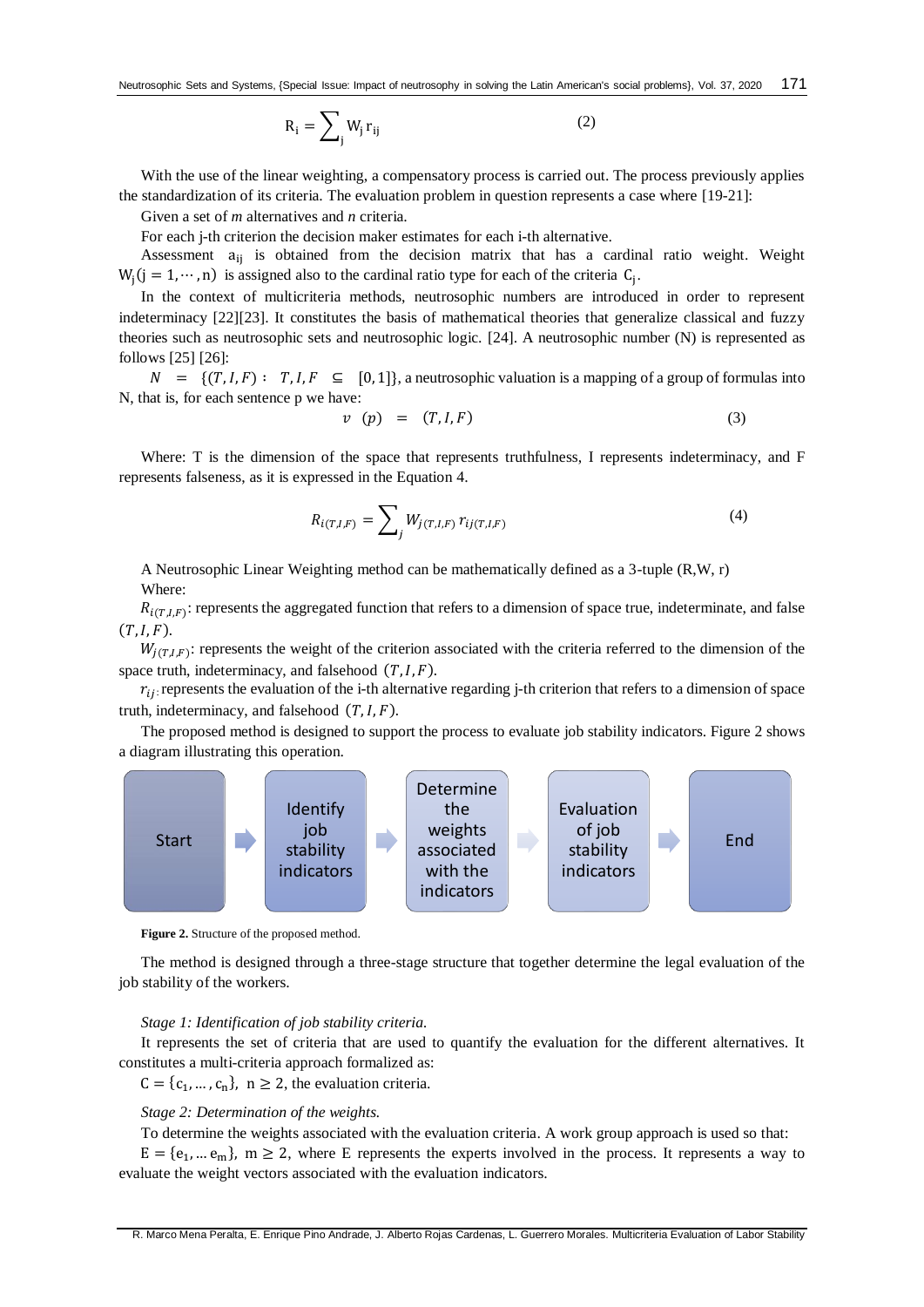#### *Stage 3: Evaluation of job stability.*

The evaluation stage represents the processing of the method to output the result of the proposed inference. Data are processed using the linear weighting method in Equation 4. As a result, it expresses the attribute value of job stability. The final evaluation is carried out using a score function [\[27\]](#page-6-6).

### **4. Implementation of the juridical method for evaluating labor stability**

For the implementation of the proposed method, a study was carried out for the evolution of job stability in different regions of the country. Three cantons (Babahoyo, Baba, Quevedo) were taken as reference. The case study was designed to carry out a legal evaluation of the behavior of the job stability indicators of the selected cantons.

*Stage 1: Identification of job stability criteria.*

For the analysis and operation of the proposed method, 6 evaluation indicators were used as shown in Table 1.

| <b>Index</b> | Job stability criteria                           |
|--------------|--------------------------------------------------|
|              | Individuals have jobs every month of the year.   |
|              | Individuals have jobs every week.                |
|              | Individuals get paid vacations.                  |
|              | He/she gets food from his work.                  |
|              | He/she obtains a decent residence from his work. |

**Table 1.** Job stability criteria.

#### *Stage 2: Determination of the weights.*

For the stage of determining the weights attributed to the job stability criteria, a group consultation was conducted with 5 experts who expressed their assessments of the stability criteria [\[28-30\]](#page-6-7). The process obtained the weight vectors corresponding to the job stability criteria. Vectors obtained from the 5 experts were aggregated using the mean of their results. Table 2 shows the result of the evaluation criteria once the aggregation process has been carried out.

| Criteria       | Vector W           |
|----------------|--------------------|
| C <sub>1</sub> | [0.92, 0.10, 0.25] |
| C <sub>2</sub> | [0.90, 0.05, 0.10] |
| $C_3$          | [0.5, 0.05, 0.15]  |
| $C_{4}$        | [0.85, 0.15, 0.00] |
| Сś             | [0.72, 0.18, 0.10] |

**Table 2.** Weight attributed to stability criteria.

*Stage 3: Evaluation of job stability.*

Based on the behavior of the weights attributed to the evaluation criteria, a diagnostic process of the indicators is carried out in the 3 cantons selected as the object of study. The method assumes that the desired utility function is an additive model that is presented in the form [\[31\]](#page-6-8)[\[32\]](#page-6-9):

$$
v = w_1 * x_1 + w_2 * x_2 + \dots + w_n * x_n
$$
 (5)  
Where:

 $w_i$ : is the weight of the i-th criteria and it is the value of the alternative against the i-th criterion.

 $w_i$  are obtained from  $\tilde{w}_i$ , where every  $\tilde{w}_i$  is converted into a crisp value using Equation 6, and later they are normalized, as in Equation 7.

$$
\widehat{w}_i = \frac{1}{3} \left( 2 + \mathbf{T}_{\widetilde{w}_i} - \mathbf{I}_{\widetilde{w}_i} - \mathbf{F}_{\widetilde{w}_i} \right)
$$
\n
$$
w_i = \frac{\widehat{w}_i}{\sum_{i=1}^n \widehat{w}_i}
$$
\n(7)

R. Marco Mena Peralta, E. Enrique Pino Andrade, J. Alberto Rojas Cardenas, L. Guerrero Morales. Multicriteria Evaluation of Labor Stability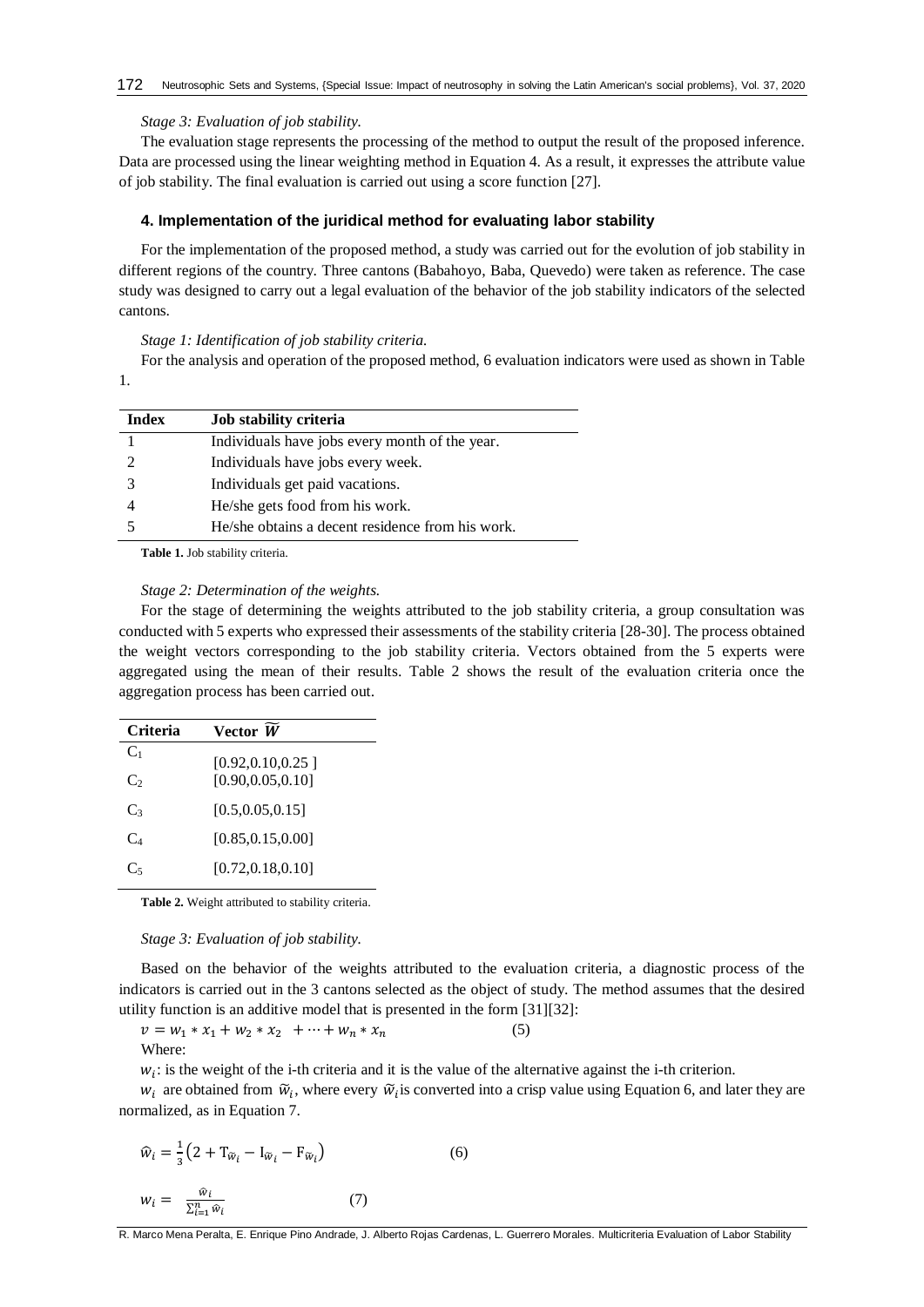Then,  $W = (w_1, \dots, w_n)$ . Thus, in formula 5 the operators \* and + are the usual scalar multiplication of a vector and the vector sum, respectively.

With the weighted average value obtained by the utility function for each alternative, they are sorted [\[33,](#page-6-10) [34\]](#page-6-11). This order solves the decision-making problem and determines the best alternative among the possible ones, which will be the weighted sum [\[35,](#page-6-12) [36\]](#page-6-13).

Table 3, 4 and 5 shows the result of the processing carried out for each of the cantons under study.

| Criteria       | Vector W                                      | <b>Preferences</b> in<br><b>Babahoyo</b> | <b>Result</b>          | Crisp value (Score) |
|----------------|-----------------------------------------------|------------------------------------------|------------------------|---------------------|
| $C_1$          | 0.20141                                       | [0.74, 0.10, 0.18]                       | [0.149, 0.020, 0.036]  | 0.69755(4)          |
| C <sub>2</sub> | 0.21552                                       | [0.64, 0.16, 0.20]                       | [0.138, 0.034, 0.043]  | 0.68678(5)          |
| $C_3$          | 0.18025                                       | [0.80, 0.15, 0.05]                       | [0.144, 0.027, 0.009]  | 0.70272(3)          |
| C <sub>4</sub> | 0.21160                                       | [0.90, 0.10, 0.10]                       | [0.190, 0.0211, 0.021] | 0.71604(2)          |
| $C_5$          | 0.19122                                       | [0.90, 0.05, 0.05]                       | [0.172, 0.100, 0.009]  | 0.71766(1)          |
| Index          |                                               |                                          | [0.794, 0.112, 0.119]  | 0.85433             |
|                | Table 3. Processing preferences for Babahoyo. |                                          |                        |                     |
| Criteria       | Vector W                                      | <b>Preferences in Baba</b>               | <b>Result</b>          | Crisp value (Score) |
| $C_1$          | 0.20141                                       | [0.54, 0.30, 0.06]                       | [0.109, 0.060, 0.012]  | 0.67875(5)          |
| C <sub>2</sub> | 0.21552                                       | [0.64, 0.26, 0.10]                       | [0.138, 0.056, 0.022]  | 0.68678(3)          |
| $C_3$          | 0.18025                                       | [0.60, 0.20, 0.10]                       | [0.108, 0.036, 0.018]  | 0.68469(4)          |
| C <sub>4</sub> | 0.21160                                       | [0.75, 0.20, 0.05]                       | [0.159, 0.042, 0.011]  | 0.70193(1)          |
| $C_5$          | 0.19122                                       | [0.70, 0.15, 0.15]                       | [0.134, 0.029, 0.0287] | 0.69216(2)          |
| Index          |                                               |                                          | [0.647, 0.22, 0.091]   | 0.77765             |
|                | Table 4. Processing preferences for Baba.     |                                          |                        |                     |
| Criteria       | Vector W                                      | <b>Preferences in Quevedo</b>            | <b>Result</b>          | Crisp value (Score) |
| $C_1$          | 0.20141                                       | [0.80, 0.10, 0.10]                       | [0.161, 0.020, 0.0201] | 0.70695(3)          |
| C <sub>2</sub> | 0.21552                                       | [0.75, 0.15, 0.10]                       | [0.162, 0.032, 0.022]  | 0.70259(5)          |
| $C_3$          | 0.18025                                       | [0.80, 0.20, 0.00]                       | [0.144, 0.0361, 0.000] | 0.70272(4)          |
| C <sub>4</sub> | 0.21160                                       | [0.90, 0.10, 0.00]                       | [0.190, 0.021, 0.000]  | 0.72309(1)          |
| $C_5$          | 0.19122                                       | [0.90, 0.10, 0.00]                       | [0.172, 0.019, 0.000]  | 0.71766(2)          |
| Index          |                                               |                                          | [0.830, 0.129, 0.042]  | 0.88634             |

**Table 5.** Processing preferences for Quevedo.

Figure 3 shows a comparative graph showing the behavior between the three cantons under study based on the score function.



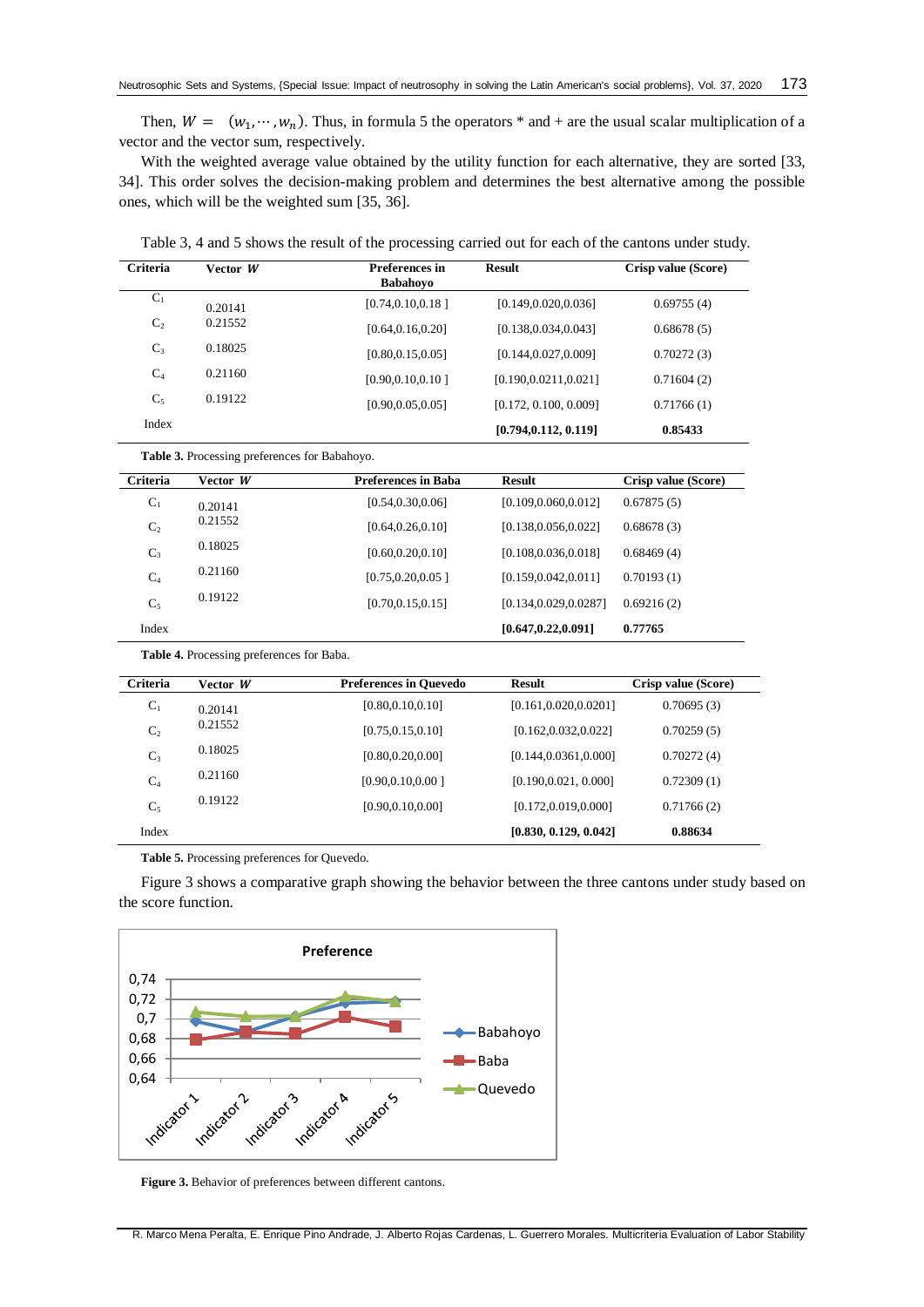The graph shows the behavior of the three cantons, a similarity in the performance of job stability is evident. However, the canton of Baba has the lowest index of job stability. Quevedo is the one with the best job stability performance and Babahoyo has an intermediate performance compared to the others.

## **Conclusions**

From the development of the proposed research, we obtained a method for the legal evaluation of the job stability of workers. The method bases its operation on neutrosophic linear weighting to model the job stability main indicators.

Through the application of the proposed method, we executed an evaluation of three cantons representing the case studies. The method demonstrated its applicability for legal evaluation of the job stability of workers. The job stability index is determined through its inference process.

Although the proposed case study presents an application of the proposed system, the implementation of other inference engines in the decision-making process is recommended to compare the obtained results.

#### **References**

- <span id="page-5-0"></span>1. Ocampo, J.E., Personal motivation of physicians: A study focused on motivation by job enrichment and job satisfaction of public sector physicians in Ecuador. 2010, Capella University.
- <span id="page-5-1"></span>2. Zambrano, G.K.R., P.M.M. Arvelo, and K.C.T. Vera, Underemployment: Phenomenon that threatens labor stability in Ecuador. Dilemas Contemporáneos: Educación, Política y Valore, 2019. **6**(Special).
- <span id="page-5-2"></span>3. Cejas, M.N., M.C. Martínez, L.F. Piñas Piñas, and J.X. Iglesias Quintana, Neutrosofic Iadov for the analysis of satisfaction on the regularities in the international legal field concerning the human rights of migrant workers in Ecuador. Neutrosophic Sets and Systems, 2019. **26**(1): p. 20.
- <span id="page-5-3"></span>4. Wong, S.A., Minimum wage impacts on wages and hours worked of low-income workers in Ecuador. World Development, 2019. **116**: p. 77-99.
- <span id="page-5-4"></span>5. Salvador, L., M. Guijarro, D. Rubio, B. Aucatoma, T. Guillén, P. Vargas Jentzsch, V. Ciobotă, L. Stolker, S. Ulic, and L. Vásquez, Exploratory monitoring of the quality and authenticity of commercial honey in Ecuador. Foods, 2019. **8**(3): p. 105.
- <span id="page-5-5"></span>6. Morsink, J., The Universal Declaration of Human Rights and the Holocaust: an endangered connection. 2019: Georgetown University Press.
- <span id="page-5-6"></span>7. Vincze, C.P., M.S. Faecher, and L.R. Ramey, Human rights policy. 2020.
- <span id="page-5-7"></span>8. Hernandez, N.B., M.B. Ruilova Cueva, and B.N. Mazacón, Prospective analysis of public management scenarios modeled by the Fuzzy Delphi method. Neutrosophic Sets and Systems, 2019. **26**(1): p. 17.
- <span id="page-5-8"></span>9. Batista Hernández, N. and J. Estupiñán Ricardo, Gestion empresarial y posmodernidad: Infinite Study. 2018.
- <span id="page-5-9"></span>10. del Trabajo, M.L.F. and M. Carbonell, Ley Federal del Trabajo. 2019: Tirant lo Blanch.
- <span id="page-5-10"></span>11. De Stefano, V. and A. Aloisi, Fundamental labour rights, platform work and human rights protection of nonstandard workers, in Research Handbook on Labour, Business and Human Rights Law. 2019, Edward Elgar Publishing.
- <span id="page-5-11"></span>12. Ponce Ruiz, D.V., J.C. Albarracín Matute, E.J. Jalón Arias, L.O. Albarracín Zambrano, L.J. Molina Chalacán, Í.M. Serrano Quevedo, and A.R. Zuñiga Paredes, Softcomputing in neutrosophic linguistic modeling for the treatment of uncertainty in information retrieval. Neutrosophic Sets & Systems, 2019. **26**.
- <span id="page-5-12"></span>13. Ortega, R.G., M. Rodríguez, M.L. Vázquez, and J.E. Ricardo, Pestel analysis based on neutrosophic cognitive maps and neutrosophic numbers for the sinos river basin management. Neutrosophic Sets and Systems, 2019. **26**(1): p. 16.
- <span id="page-5-13"></span>14. Mar, O., M. Leyva, and I. Santana, Modelo multicriterio multiexperto utilizando Mapa Cognitivo Difuso para la evaluación de competencias. Ciencias de la Información, 2015. **46**(2): p. pp. 17 - 22.
- 15. Florez, L.A.P. and Y.L. Rodríguez-Rojas, Procedimiento de Evaluación y Selección de Proveedores Basado en el Proceso de Análisis Jerárquico y en un Modelo de Programación Lineal Entera Mixta. Ingeniería, 2018. **23**(3): p. 230-251.
- 16. García Nové, E.M., Nuevos problemas de agregación de rankings: Modelos y algoritmos. 2018.
- <span id="page-5-14"></span>17. Mar, O., L. Argota, and I. Santana, Module for the evaluation of competences through a Distance Laboratory System. RCCI, 2016. **10**(2): p. 132-147.
- <span id="page-5-15"></span>18. Morey Cortès, F., El sistema alimentario global: ponderación cuantitativa de las variables del modelo en el entorno de Cataluña. 2019, Universitat Politècnica de Catalunya.